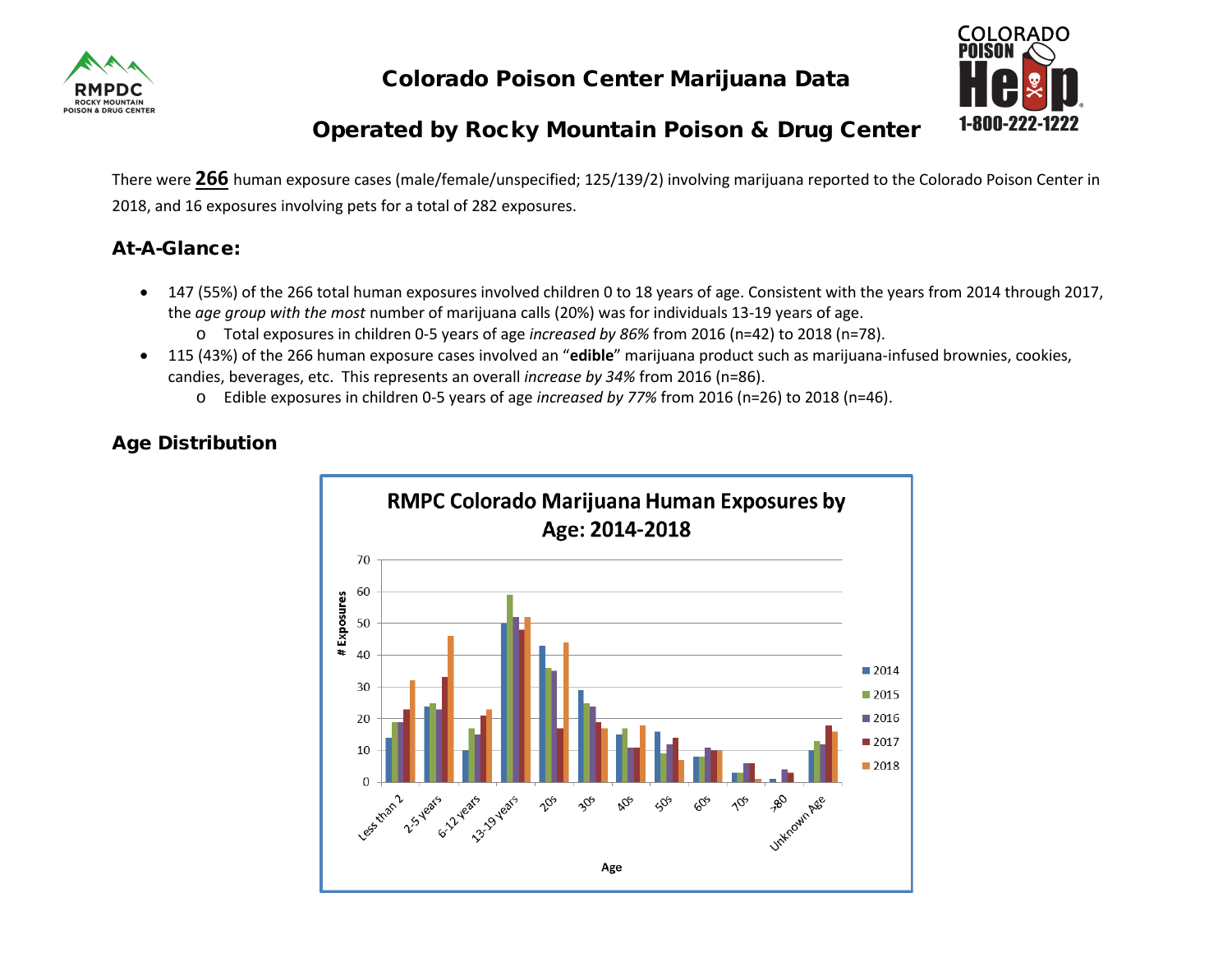

### Exposure Site

| <b>Site</b>   | <b>Number of Exposures</b> |
|---------------|----------------------------|
| Home          | 217                        |
| <b>School</b> |                            |
| Workplace     | $\mathfrak{D}$             |
| <b>Other</b>  | 40                         |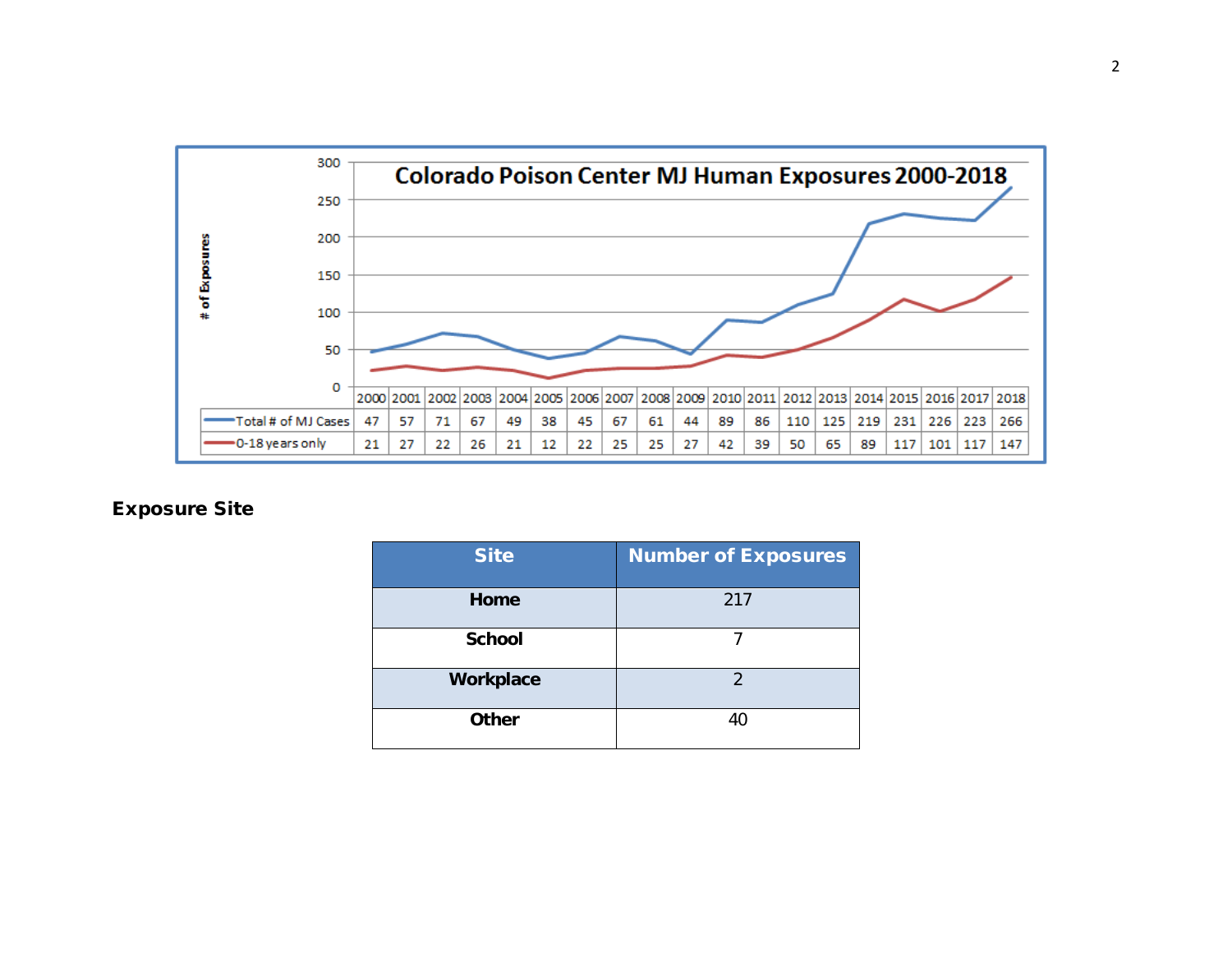